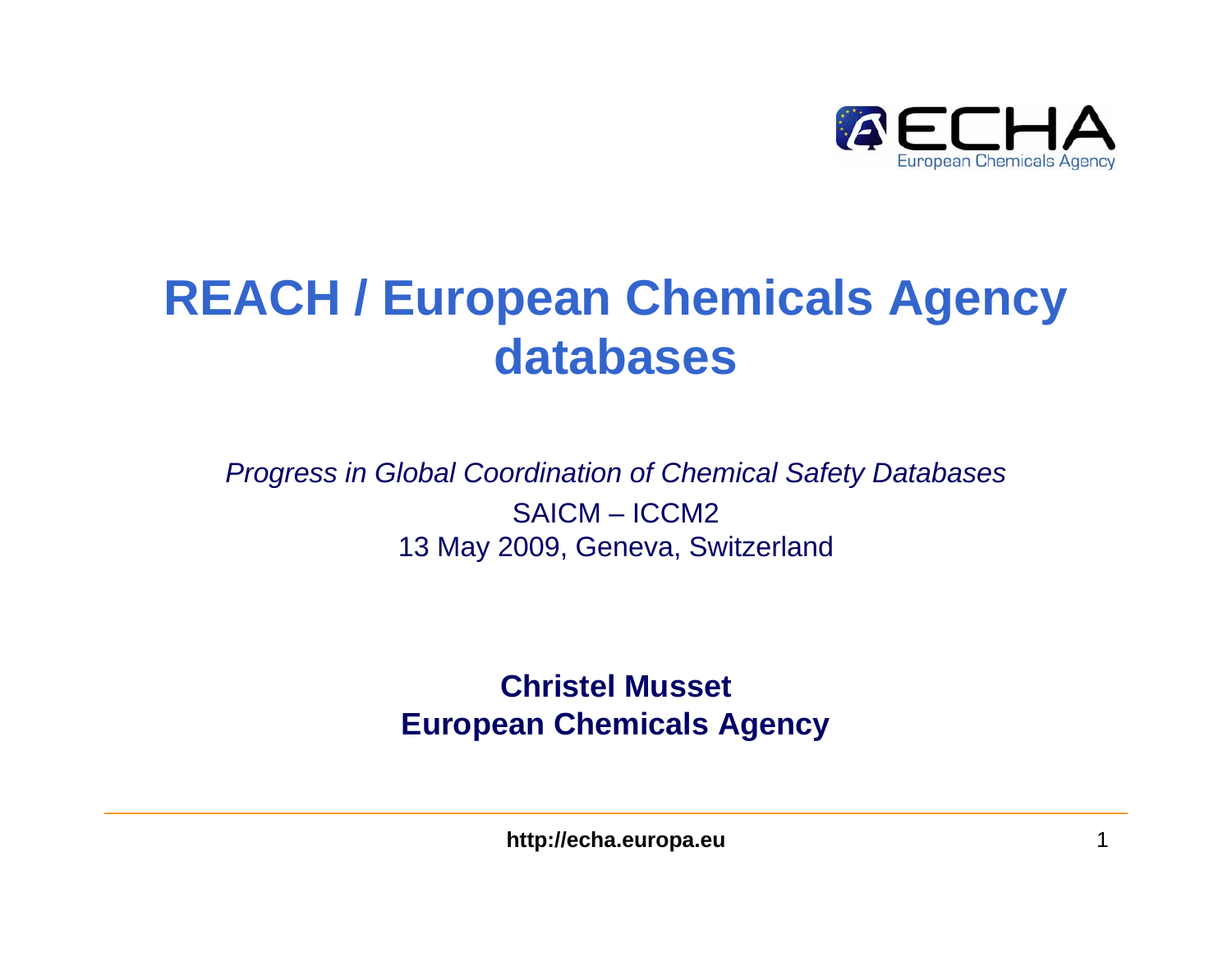### **Content**



- 1. Information Obligations under REACH
- 2. Type of information collected by ECHA
- 3. IT systems put in place
- 4. State of play of ECHA databases
- 5. Contribution to Global Coordination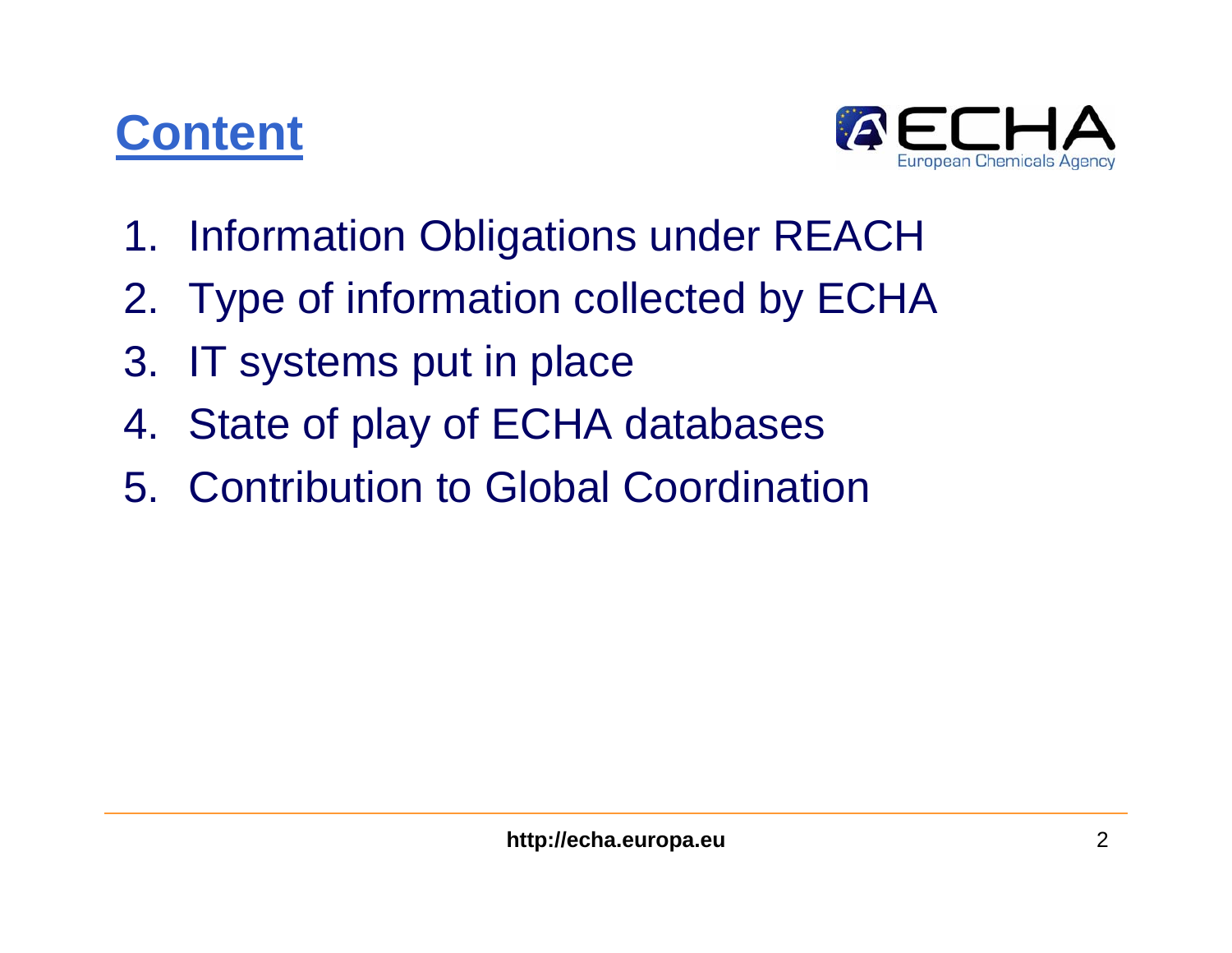

### Main source of information for building ECHA databases is information submitted by EU chemicals companies to fulfill their legal requirements under the REACH and the Classification, Labeling and Packaging (CLP) **Regulations**

- **Registration dossiers**
- •**Classification and Labelling notifications**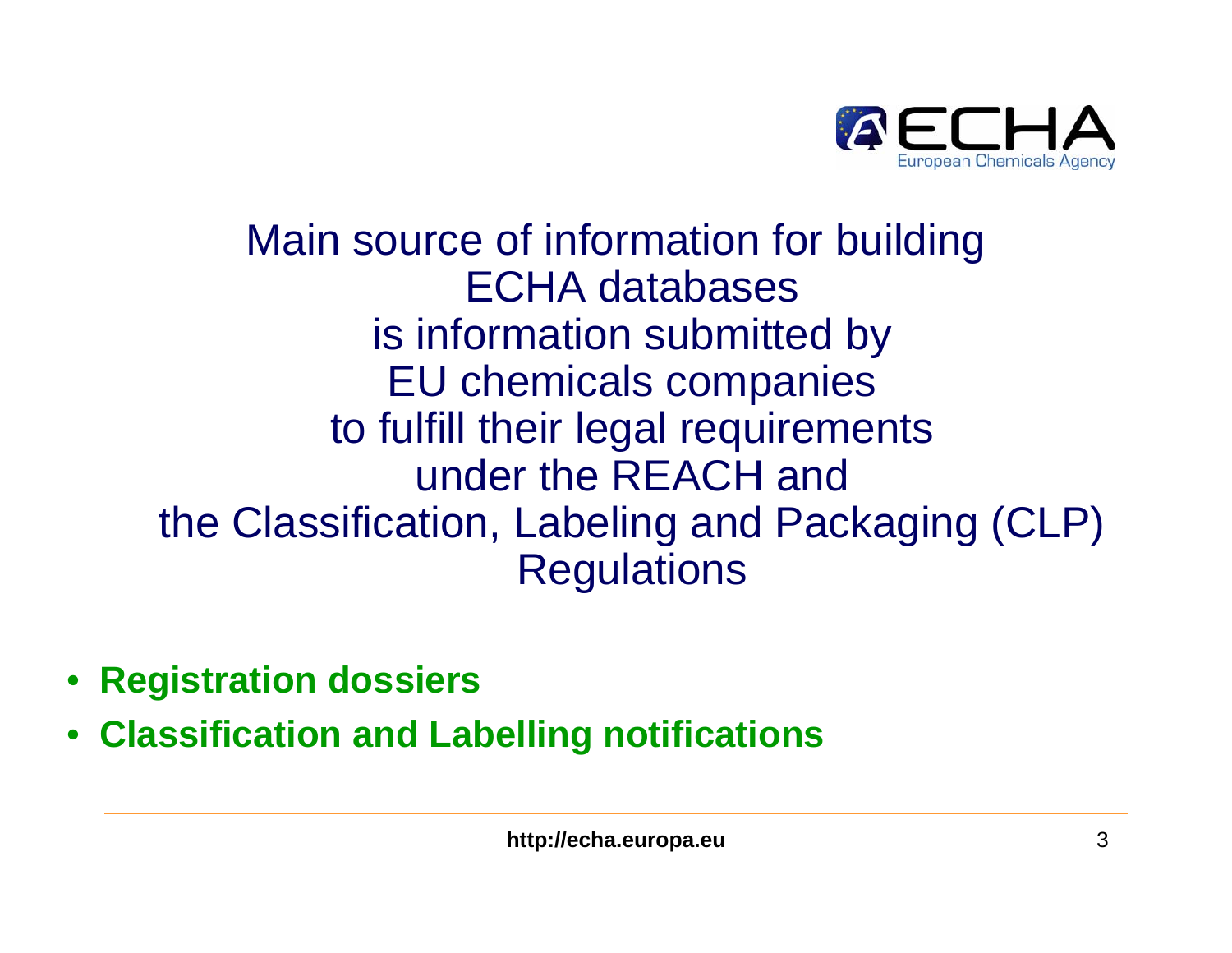# **REACH: some reminders**



- **Principle**: Industry ensures that manufacturing, placing on the market and use of chemicals do not adversely affect human health or the environment:
	- Manufacturers and importers assess their chemicals and document that risks are adequately controlled
	- Manufacturers and importers communicate to downstream users how to control risks
	- Downstream users apply measures to control risks and communicate this further downstream
- Main elements for implementing this principle are **Registration** and **Classification & Labelling** based on the GHS system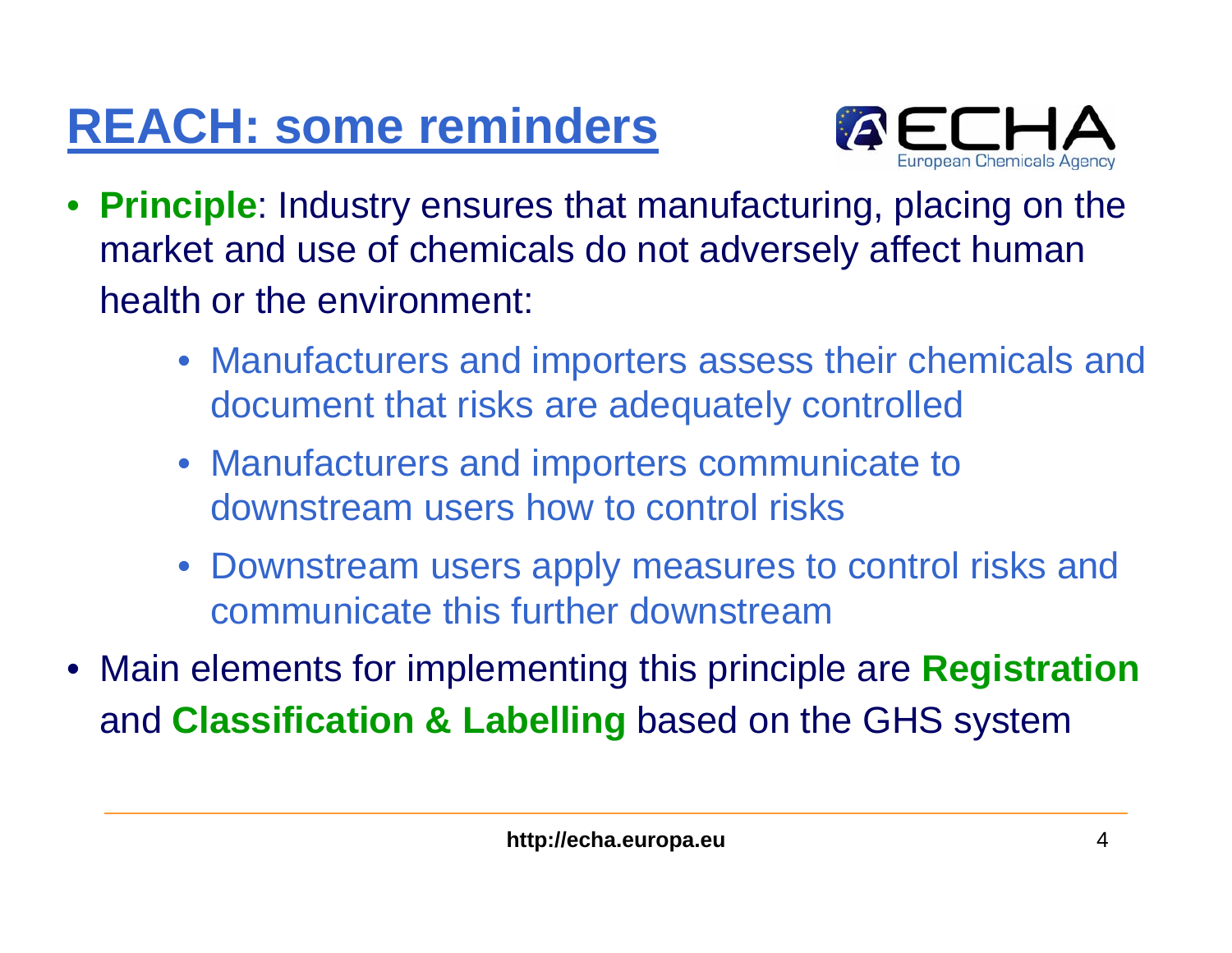### **Industry obligations**



- **Registration**:
	- Gather and generate data on their substances
	- Use these data to assess the risks
	- Develop & recommend appropriate risk reduction measures
	- – Document this information in a **Registration dossier** to be submitted to ECHA by certain deadlines: **2010, 2013, 2018**
- **Pre-registration**: 1 June 2008 1 December 2008
	- –To benefit from extended deadline for registration
- **C&L notification**: all substances placed on EU market notified to ECHA by 2010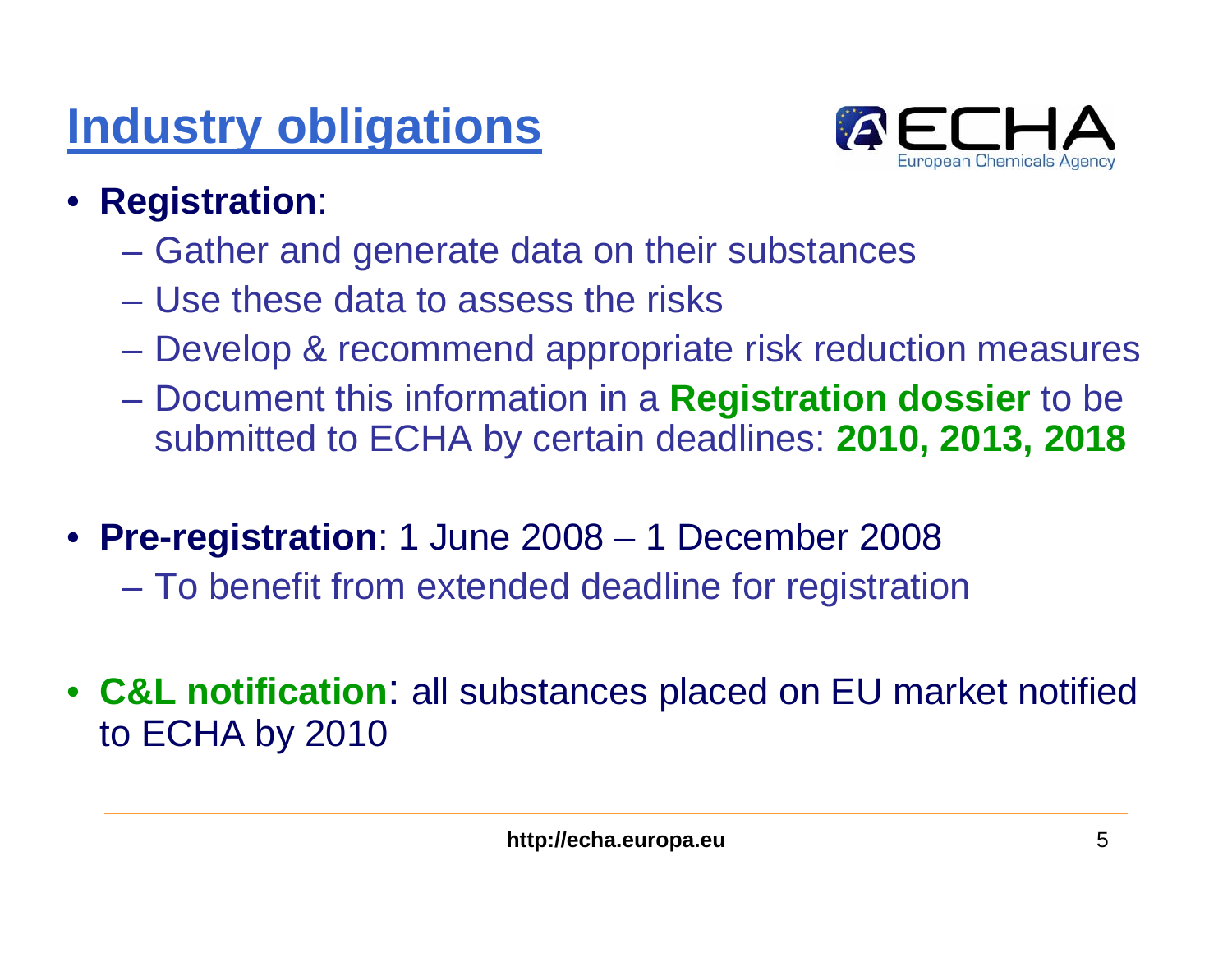## **ECHA obligations**



- Establishing and maintaining database(s):
	- **Holland** and the control with information on all registered substances
	- **Holland** and the control the classification and labelling inventory
	- **Holland** and the control the harmonised classification and labelling list
- Information to the public
	- make non confidential information publicly available, free of charge, over the Internet
- Support to Industry
	- **Holland** and the control specify formats and software packages and make them available on its website for any submissions to the Agency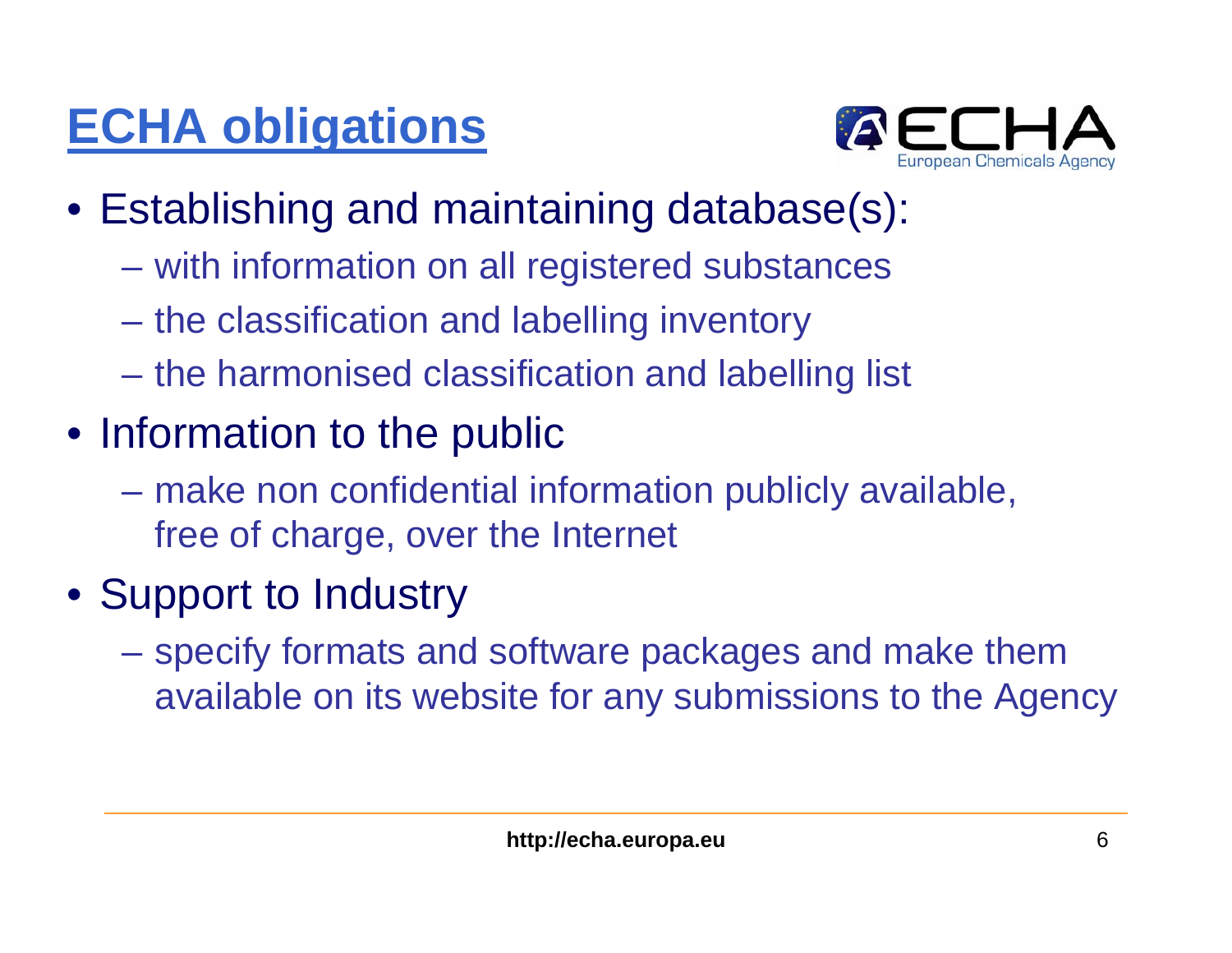## **Substances concerned**



- All substances manufactured or imported in quantities > 1 t/yr per manufacturer or importer:
	- $\mathcal{L}_{\mathcal{A}}$  Substances on their own, in mixtures, in articles if intended to be released•**Biocides**: Active
- About 30,000 substances concerned
- Focus on priorities:
	- High volumes: (chemicals with greatest **Pesticides**: Active
	- Greatest concern (Carcinogenic, Mutag substances included i)
- Regarded as registered

substances included in Annex I, IA or IB (98/8/EC) or in the work programme

- • **Pesticides**: Active substances included in Annex I (91/414/EEC) or in the work programme for evaluation
- • **New substances** notified under 67/548/EEC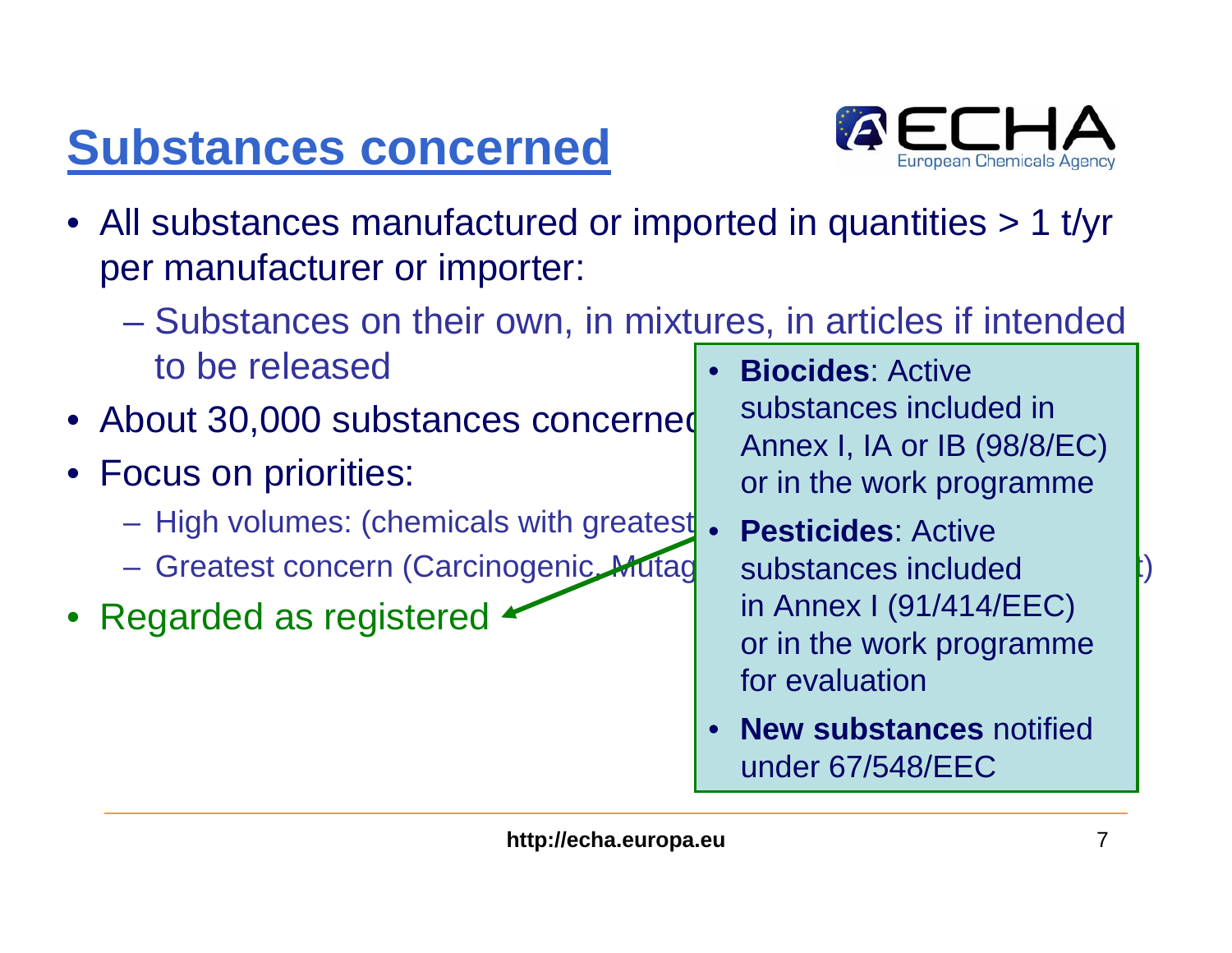### **Information requirements for registration**



- $\bullet$ Identification of the substance
- Manufacture, Uses and Exposure
- Classification & Labelling
- Information on properties
	- Physical chemical properties
	- Environmental fate and behaviour
	- Ecotoxicity and toxicity
- [If > 10 tonnes] Chemical Safety Report
- The higher the tonnage, the higher the information requirements (REACH Annex VII-X)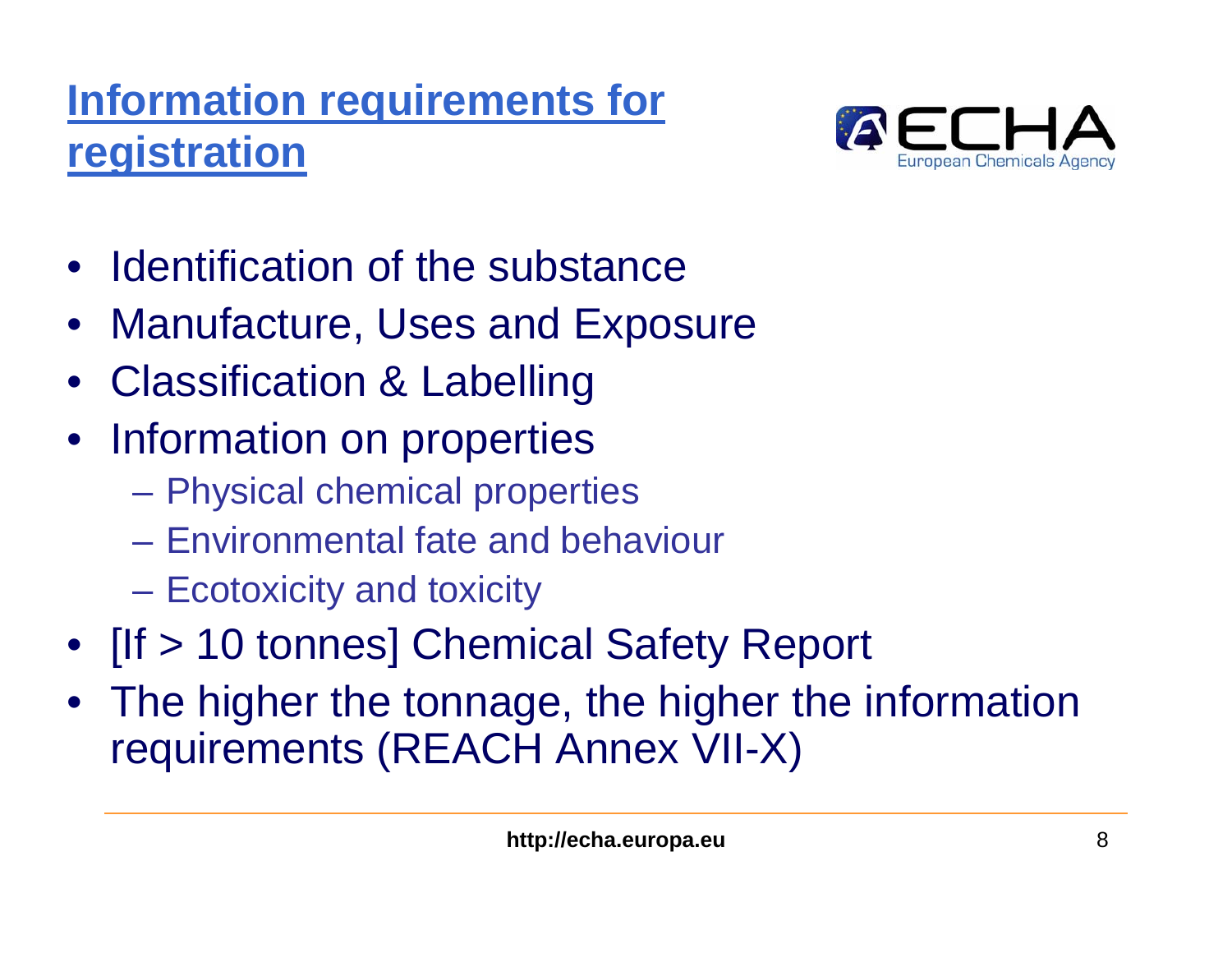## **IT Tools: IUCLID 5**



• One stop shop for collecting, reporting and exchanging data – used by industry and authorities http://iuclid.echa.europa.eu



- Software application to collect and store information on properties, hazards and uses of chemicals and prepare registration dossiers
- Fully compatible with OECD Harmonised Templates
- Also used for OECD HPV Chemicals Programme and EU Biocides Legislation
- Distributed free on charge
- 25 000 users worldwide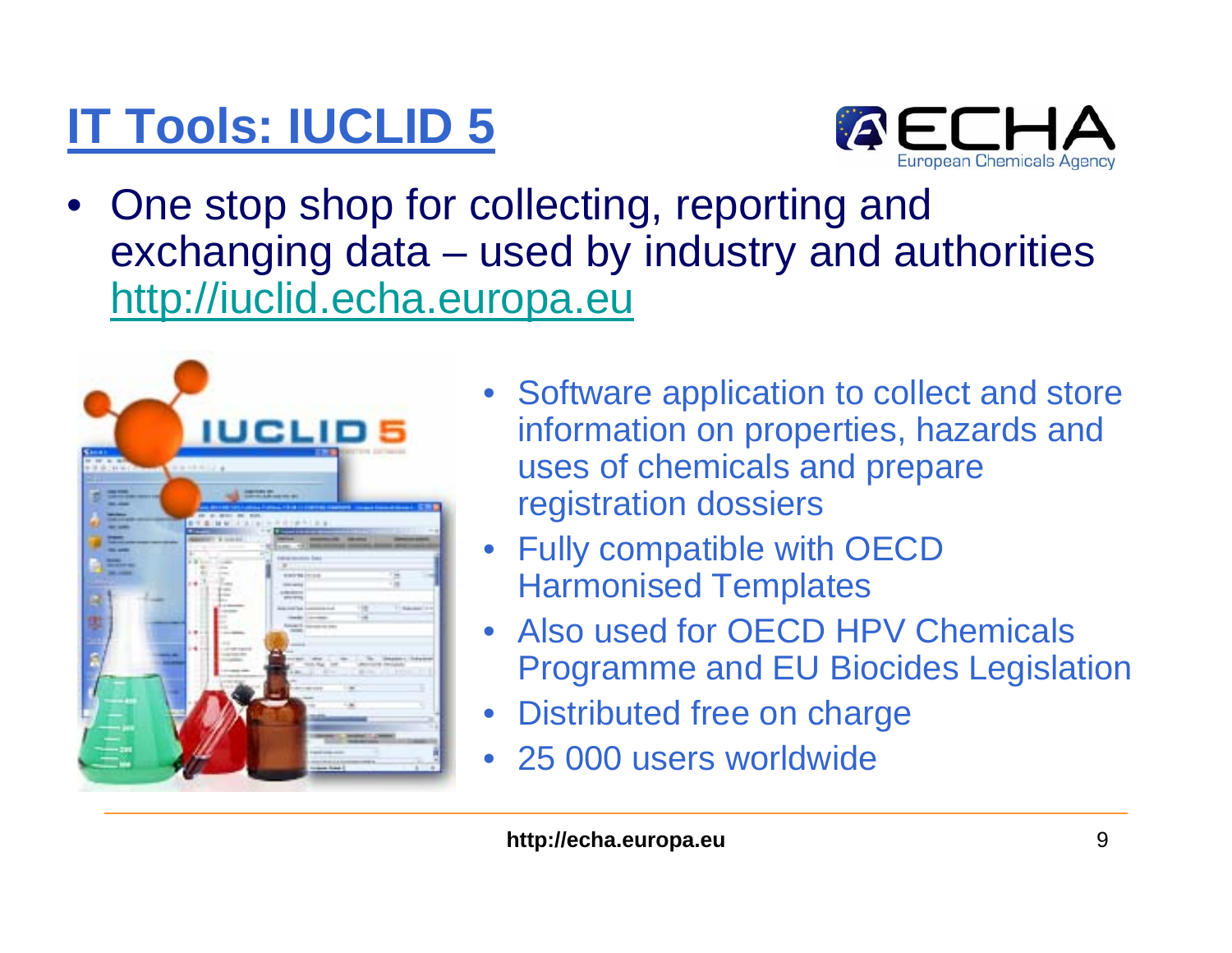# **IT Tools: IUCLID 5**



#### •**• Information is entered in a substance dataset**

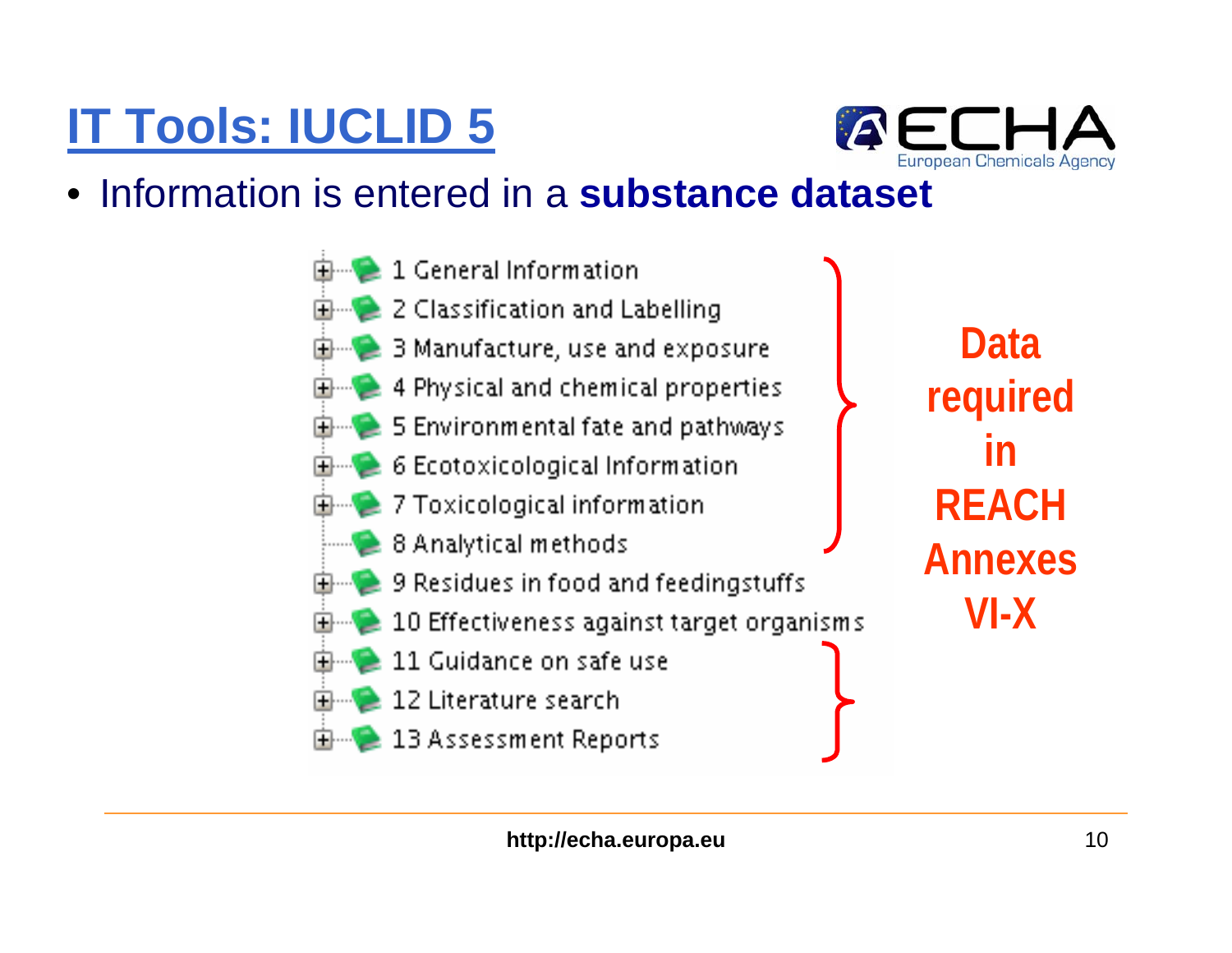### **The Overall Picture**





**http://echa.europa.eu** 11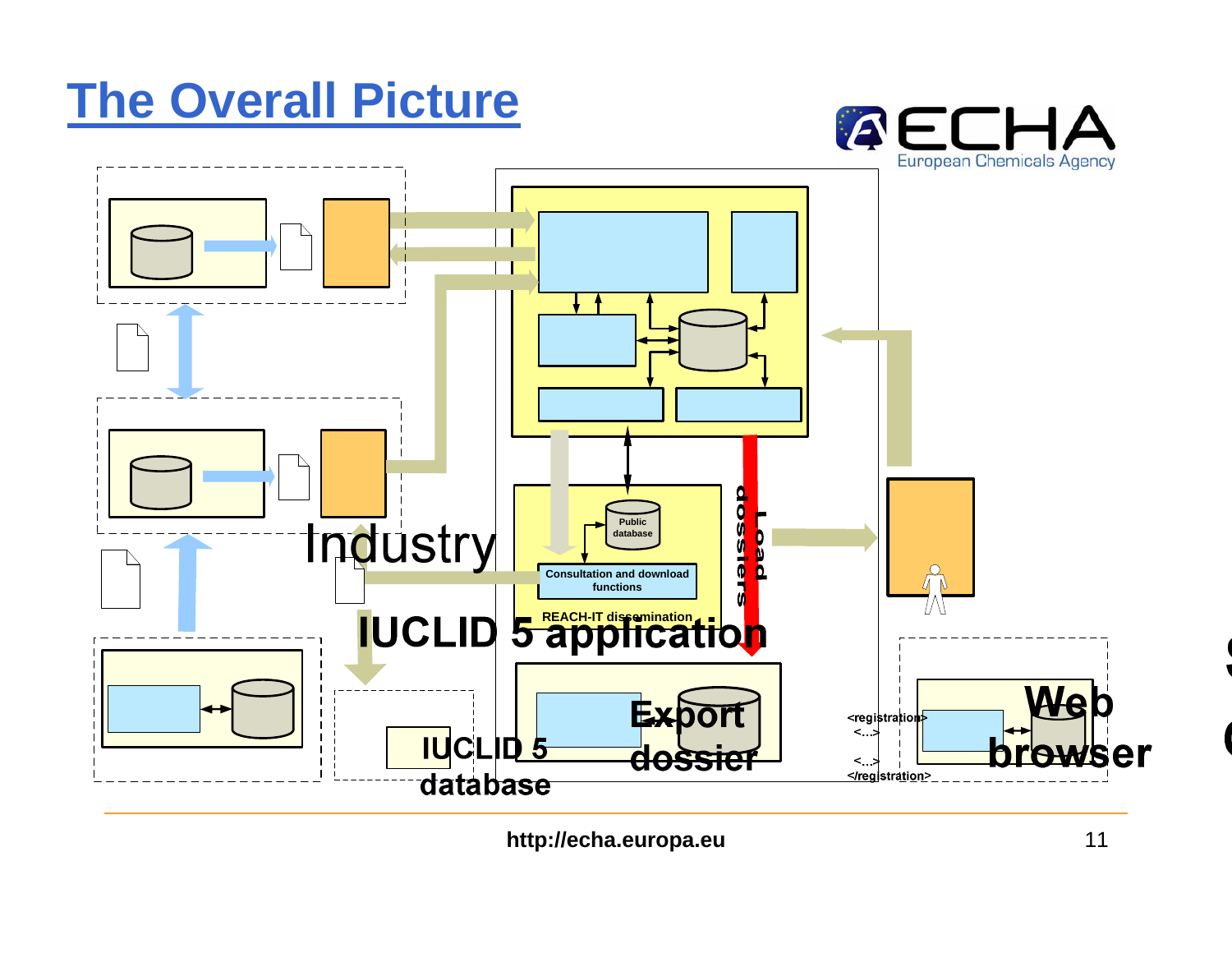### **ECHA Databases – State of play**European Chemicals Agency

- $\bullet$  Pre-registration process
	- List of pre-registered substances: 140.000 distinct substances



- EC inventory (more than 100.000), 17.000 identified by CAS numbers, remaining: identified by chemical names or multi-constituent substances
- $\bullet$ Publicly available on ECHA website
- $\bullet$ Can be downloaded
- Also in the database but not public: for each substance: tonnage range and information on potential registrants (65.000 Legal entities)
- Contact details available only to other pre-registrants of same substance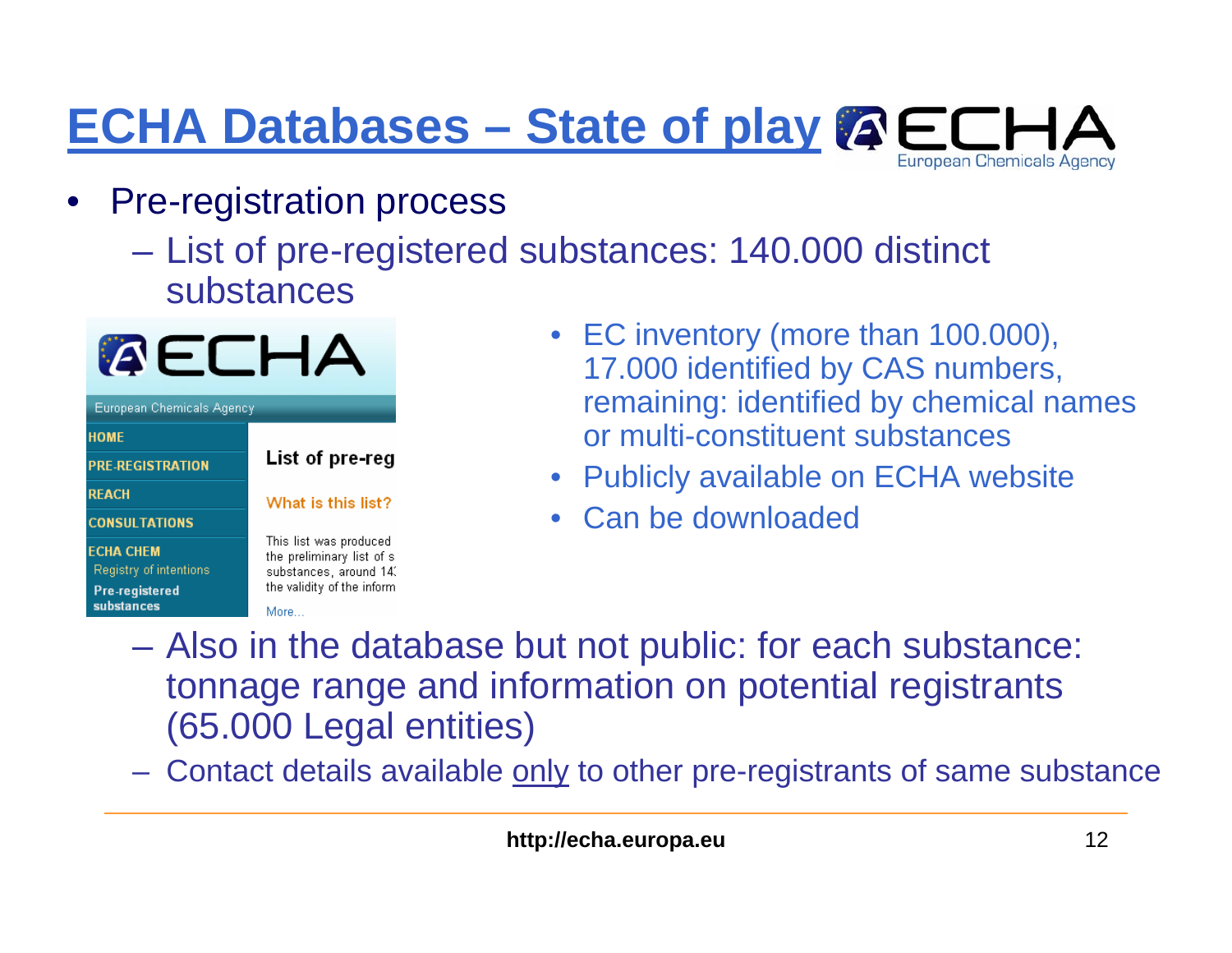### **ECHA Databases – State of play**European Chemicals Agency

- $\bullet$  Registered substances
	- **Holland** and the control Substances considered as registered under prior legislation (New chemicals under 67/548/EEC)
		- ca. 8.400 notifications for 5.300 distinct substances
	- Substances registered since 1 June 2008
		- 175 registration received (70% for substances used as intermediates and not placed on the market)
	- Expected in 2010: ca. 25.000 dossiers for ca. 5.000 distinct substances
- • (non confidential) information will be published on ECHA web site starting end 2009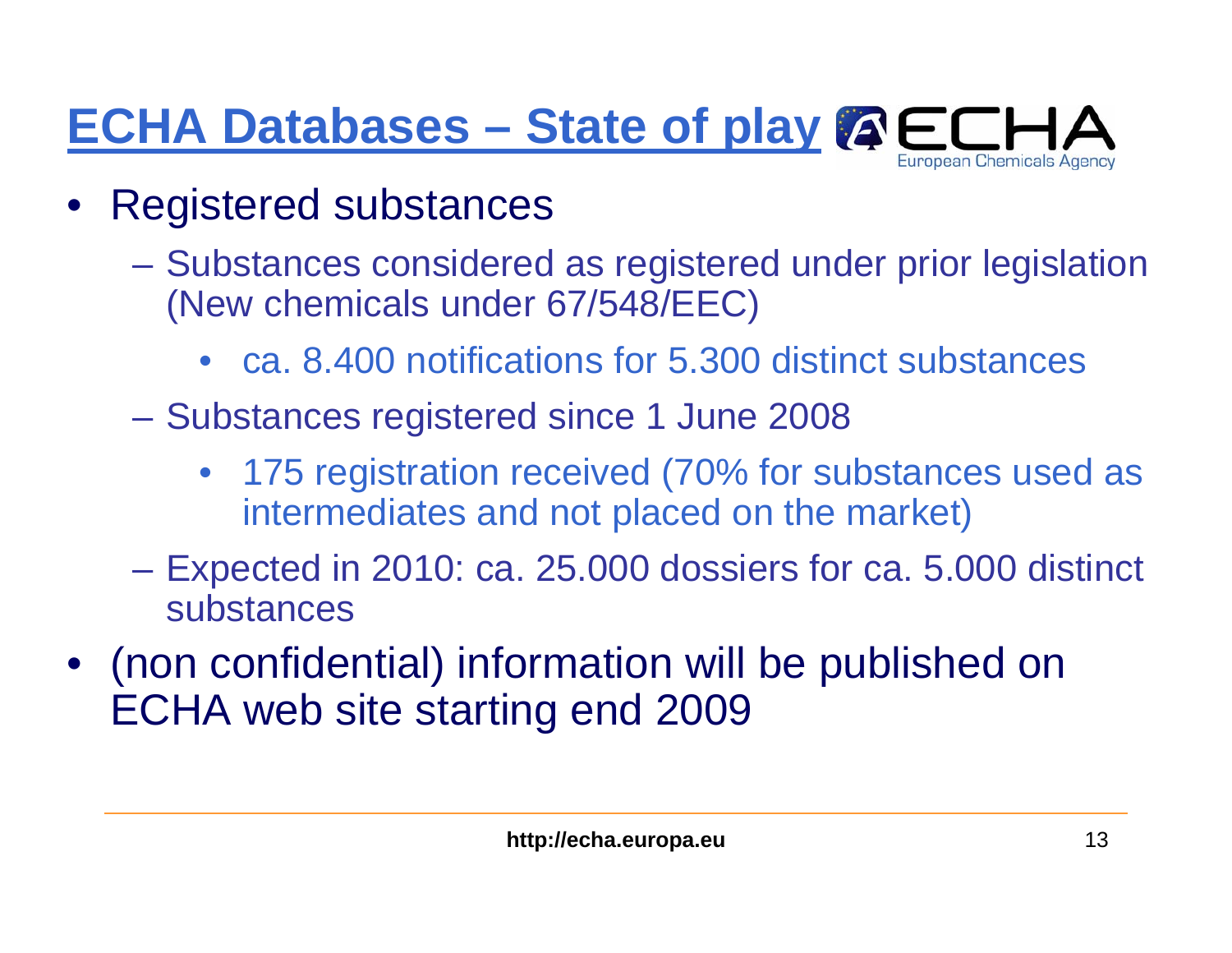### **ECHA Databases – State of play**European Chemicals Agency

- $\bullet$  Also available on ECHA website:
	- – Candidate List of Substances of Very High Concern (SVHC)
		- List of substances which may be prioritised for Authorisation
		- Section "ECHA CHEM"
	- – Proposals submitted by EU Member States for:
		- Harmonised Classification & Labeling
		- $\bullet$  Identification of SVHC for inclusion on the Candidate List and Recommendations for priority substances for Authorisation
		- Section "Consultations"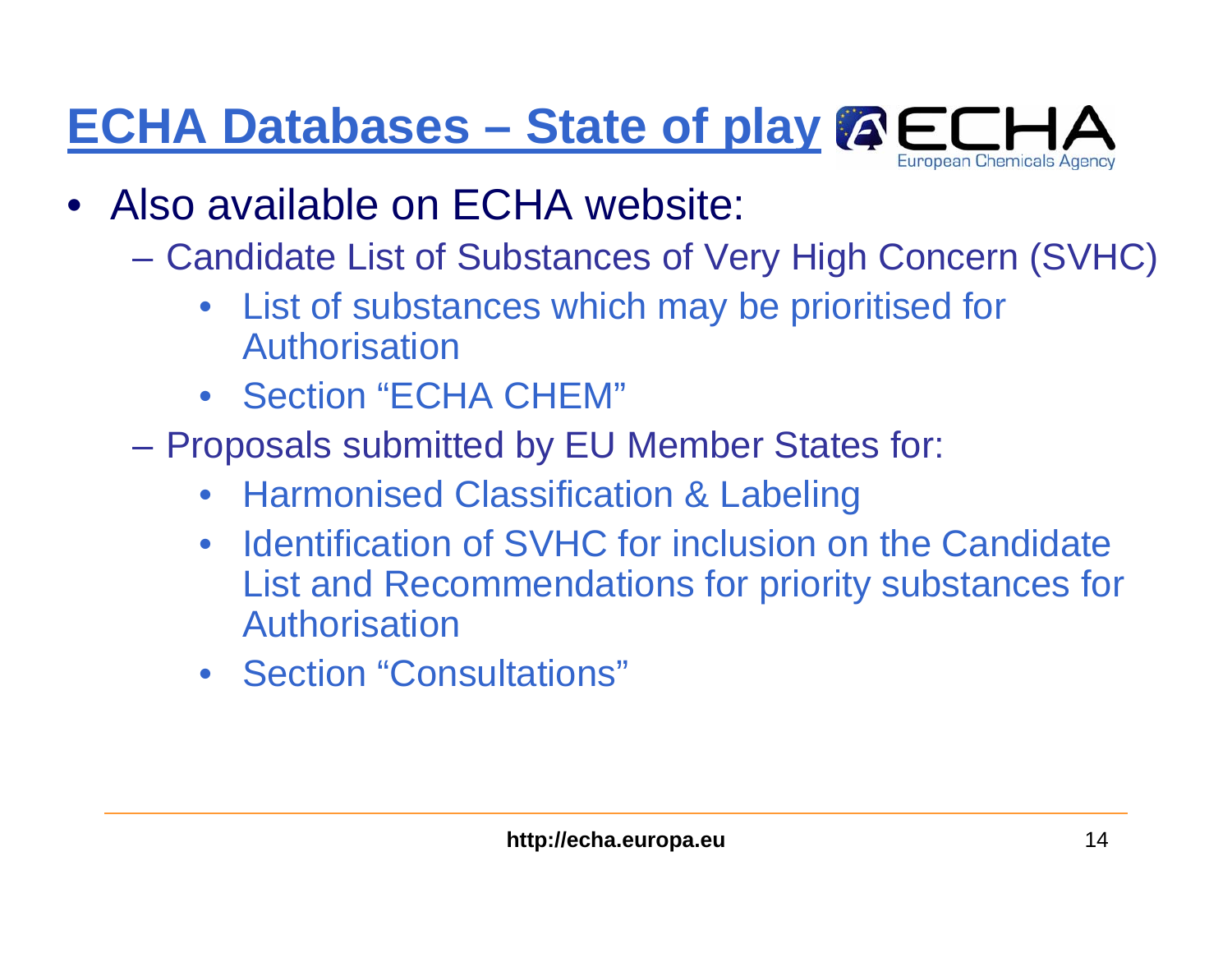## **ECHA Databases – Next**



- Classification & Labelling Inventory: –Publicly available in 2011
- Participation to OECD Global Portal to Information on Chemical Substances (eChemPortal) –REACH-IT will be a participating database in 2010
- REACH-IT expected to contain in 2018 information on about 50.000 distinct substances coming from registration dossiers and C&L notifications (based on GHS)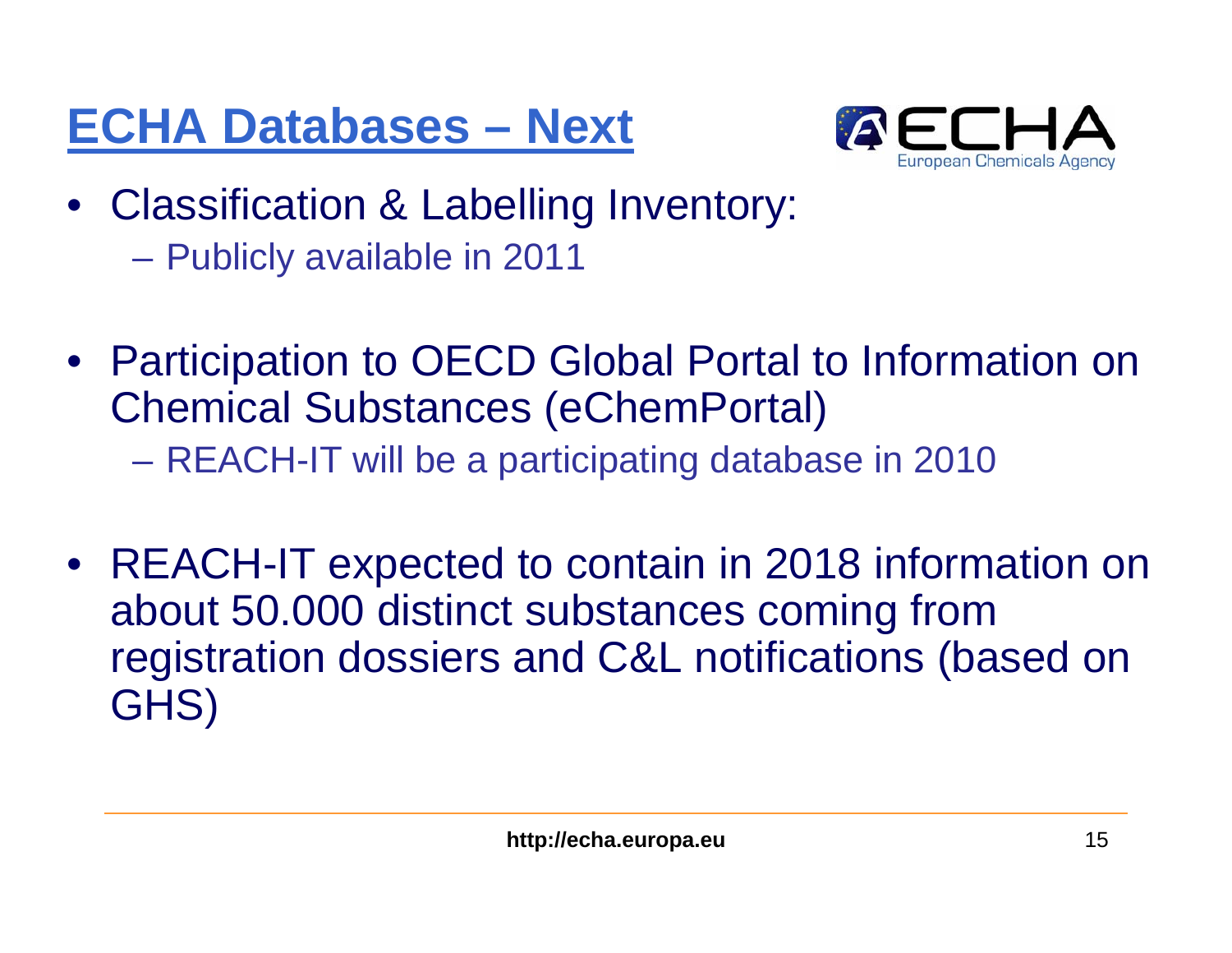# **Global Coordination**



ECHA on behalf of the EU Commission contributes to:

### $\bullet$ **OECD Harmonised Templates**

- Contribution to their development
- Development of XML formats to ensure data exchange between industry and authority IT systems
- OECD Harmonised Templates are a cornerstone for Global coordination for chemical safety databases
	- $\bullet$  Harmonised way to report results of studies on chemicals
	- $\bullet$  Facilitate the transfer of data between industry and authorities
	- • Major step forward in using same set of data for different regulatory programmes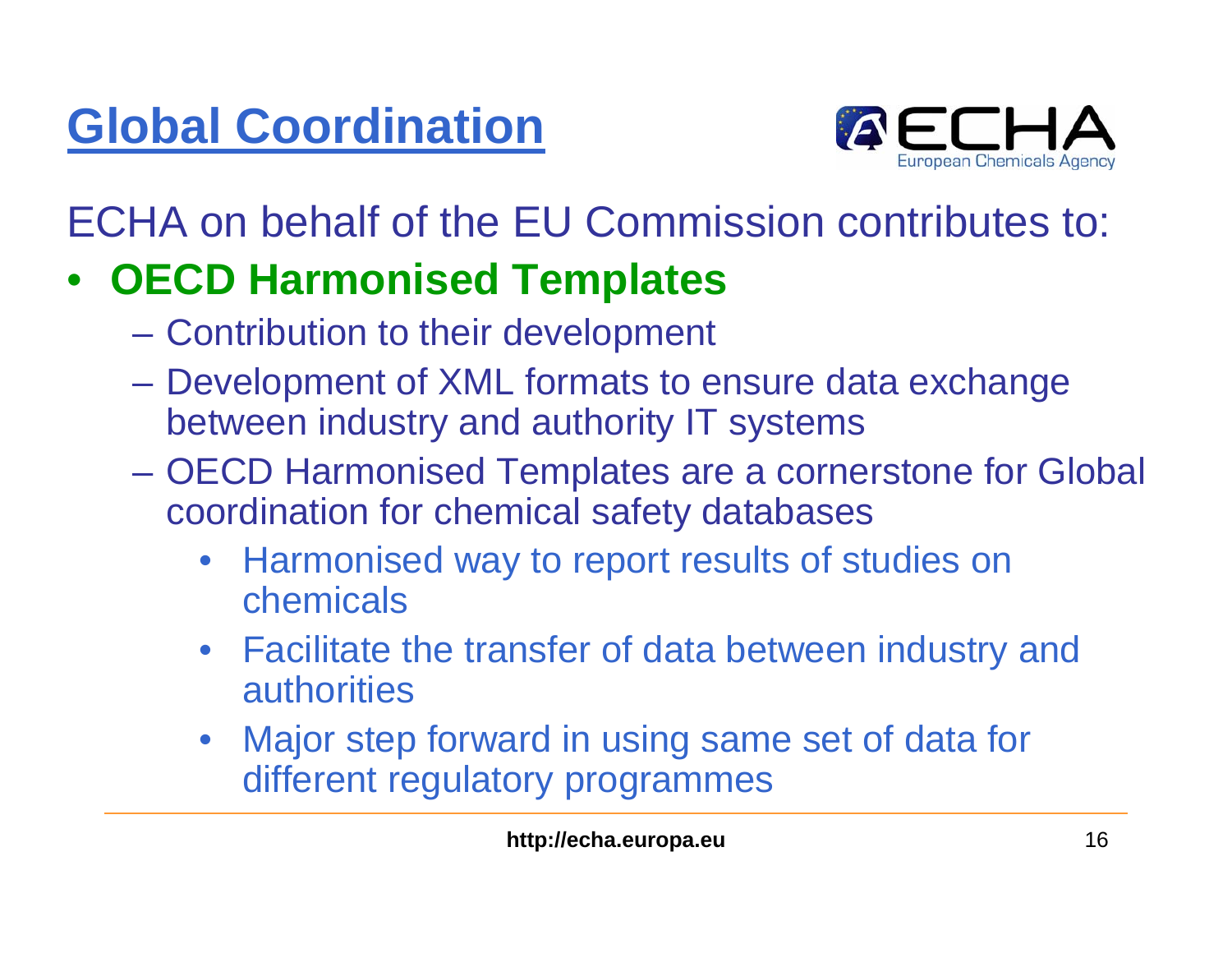## **Global Coordination**



#### •**IUCLID 5**

- Developed by EU Commission, handed over to ECHA
- **However strong commitment** to develop IUCLID with international partners under OECD coordination to:
	- $\bullet$  Support global coordination (IUCLID is fully compatible with OECD Harmonised Templates: easy exchange of data)
	- Support initiatives to implement Chemicals Management systems in countries outside the EU (IUCLID is distributed free of charge – 25.000 organisations using it worldwide)
- Further development coordinated with OECD
- –Next: integration of Pesticides Templates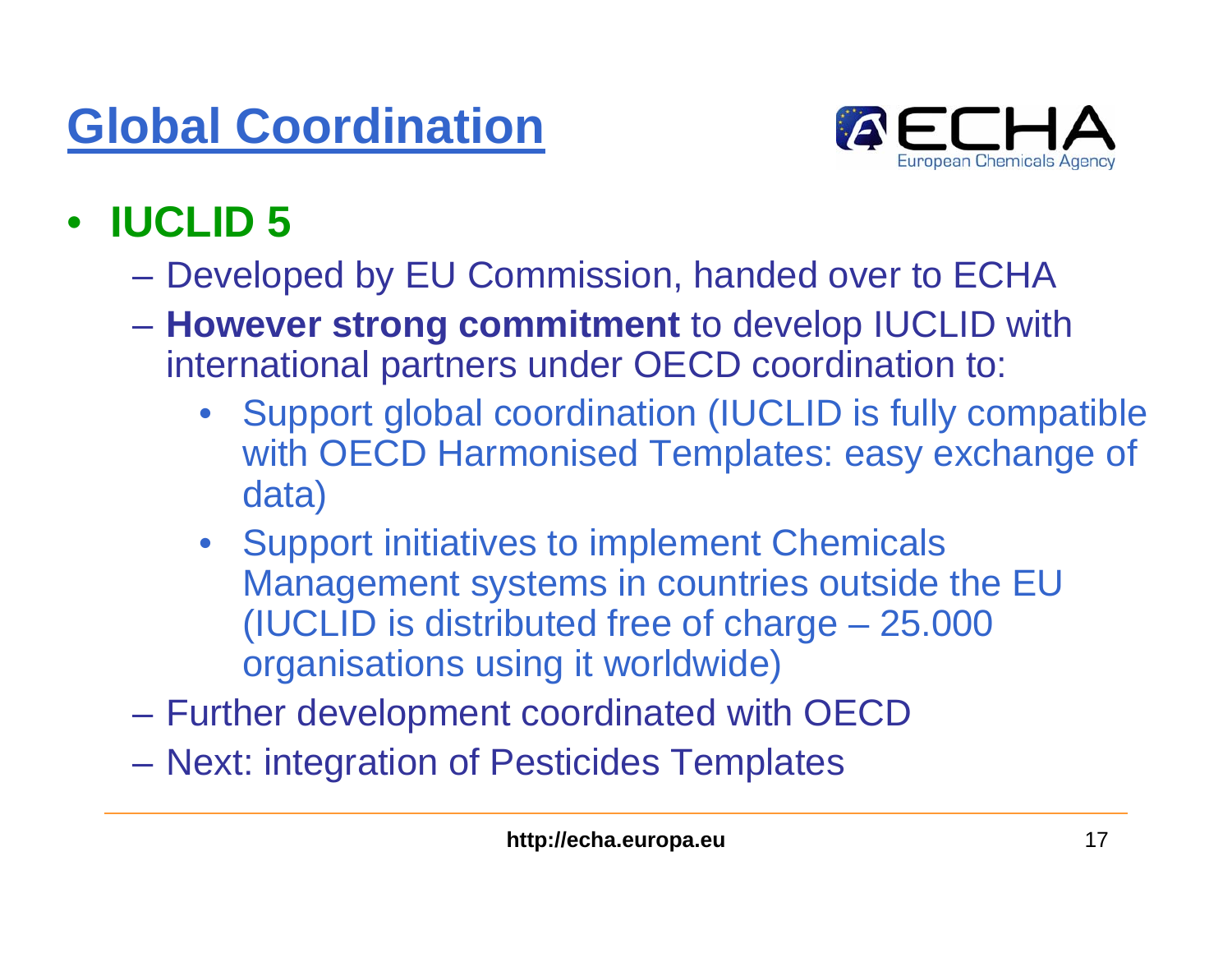## **Global Coordination**



### •**OECD QSAR Toolbox**

- Contribution to the development of the 2<sup>nd</sup> phase of the Toolbox
- **Holland** and the control Key for ECHA to build a common framework at international level to generate and evaluate data by using chemical categories or QSARs

#### $\bullet$ **OECD eChemPortal**

- Contribution to the development of the Portal to enable direct access to properties of chemicals
- ECHA databases will be participating databases when development completed